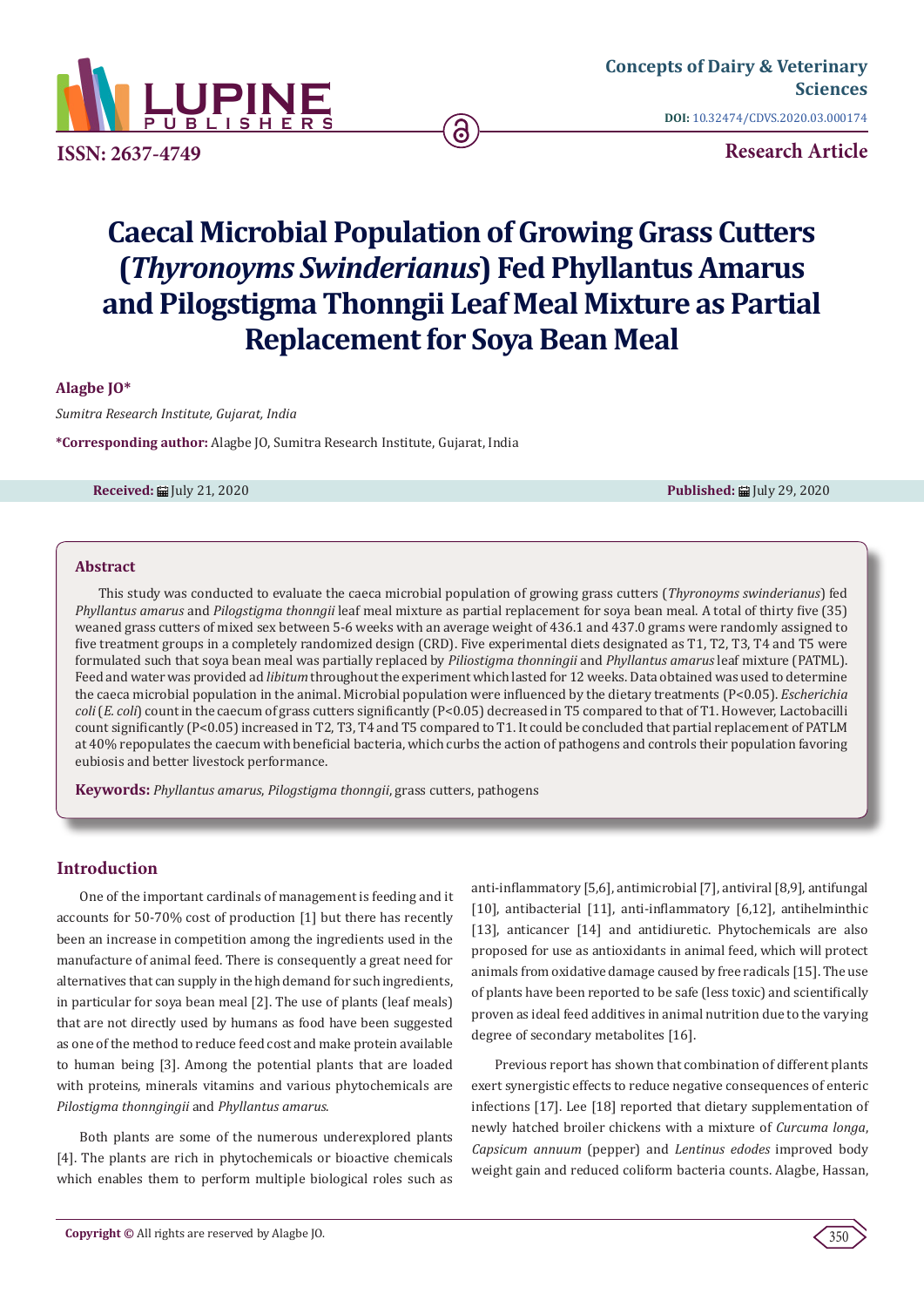Phyo [19-22] reported that some plants such as thyme, lemon grass, turmeric and garlic are reliable feed additive and could provide positive advantages to the colonization as well as proliferation of lactobacilli, thereby modulating the immune system and activity of phagocytic host cells. Therefore this experiment was designed to evaluate the caecal microbial population of growing grass cutters (*Thyronoyms swinderianus*) fed *Phyllantus amarus* and *Pilogstigma thonngii* leaf meal mixture as partial replacement for soya bean meal.

## **Materials and Methods**

## **Site of the experiment**

The experiment was carried out at Division of Animal Nutrition, Sumitra Research Institute, Gujarat, India during the month of December to February, 2019.

#### **Collection and processing of test materials**

Fresh and mature leaves of *Piliostigma thonningii* and *Phyllantus amarus* leaves was procured from a local market in Gujarat and authenticated at biological science department of the research farm. It was air dried under shade to reduce moisture content until they were crispy to torch. The leaves thereafter were crushed separately with hammer mill to form *Piliostigma thonningii* leaf meal (PTM) and *Phyllantus amarus* leaf meal (PAM) respectively. The samples were later mixed in ratio of 1:1 to form PATML. The samples were kept in an air tight container for further analysis.

#### **Formulation of experimental diet**

The basal diet was formulated to meet the nutrient requirements of weaner grasscutters according to Adeniji [23].

Treatment 1 (Control): Basal diet + 0 % PATML

Treatment 2: Basal diet + 10.0 % PATML

Treatment 3: Basal diet + 20.0 % PATML

Treatment 4: Basal diet + 30.0 % PATML

Treatment 5: Basal diet + 40.0 % PATML

### **Pre-experimental operations**

Prior to the commencement of the experiment the hutches were disinfected two weeks before the arrival of the animals. Cement feeders, drinkers, foot deep at the entrance of the pens were properly cleaned and kept in the store. A separate cage was also prepared to accommodate sick or culled animals.

## **Animal handling and management**

Thirty five (35) weaned grass cutters of mixed sex between 5-6 weeks with an average weight of 436.1 and 437.0 grams were used for the experiment. The animals were randomly divided into five groups of seven grass cutter per replicate and each animal

served as a replicate in a completely randomized design. Grass cutters were allowed two weeks adjustment period during which they were fed with basal diet (morning and evening), housed in an all wired cage measuring 45×53×40 cm and given prophylactic treatment with Oxytetracycline administered intramuscularly and Ivermectin given subcutaneously adhering strictly to the package insert. Animals were fed twice daily between 7:30 am and 3:30 pm (110 – 130 g each). Fresh feed and water were provided ad libitum and all other management practices were strictly observed.

## **Data Collection**

#### **Performance parameters**

- a. Feed intake (g) was determined by subtracting feed left over from feed served, it was estimated for each of the replicate daily.
- b. Weight gain (g) was calculated by finding the difference between initial weight and final weight at the end of the experiment.
- c. Feed: gain ratio was determined from the average feed consumed by the average weight gained in each treatment.
- d. Mortality rate was recorded as it occurs daily.

## **Caecal microbial population**

At the end of the experiment (12 weeks), caeca microbial count was conducted using five (5) grasscutters per treatments, caeca contents were collected from slaughtered animal and 10 fold serial dilution method, in which of 1% peptone solution was mixed with caeca samples and poured on Mac Conkey agar plates and lactobacilli medium III agar plates, was used to determine the colony forming unit (cfu) in each gram of caeca sample by means of pour plate method. Colonies of *E. coli* and Lactobacilli were enumerated according to the method outlined by Phyo [22]. The microbial counts were determined as colony forming units (Cfu/g) of sample.

## **Laboratory Analysis**

Proximate analysis of experimental diet was determined using methods described by AOAC [24]. Phytochemical screening of PATML was analyzed according to methods outlined by Harbone; Boham and Kocpai [25,26]. Mineral analyses were carried out using Atomic Absorption Spectrophotometer (AAS) model 12-0TA.

### **Statistical Analysis**

All data collected was subjected to one-way analysis of variance (ANOVA) using SPSS (18.0) and significant means will be separated using Duncan multiple range tests [27] significant will be declared if  $P < 0.05$ .

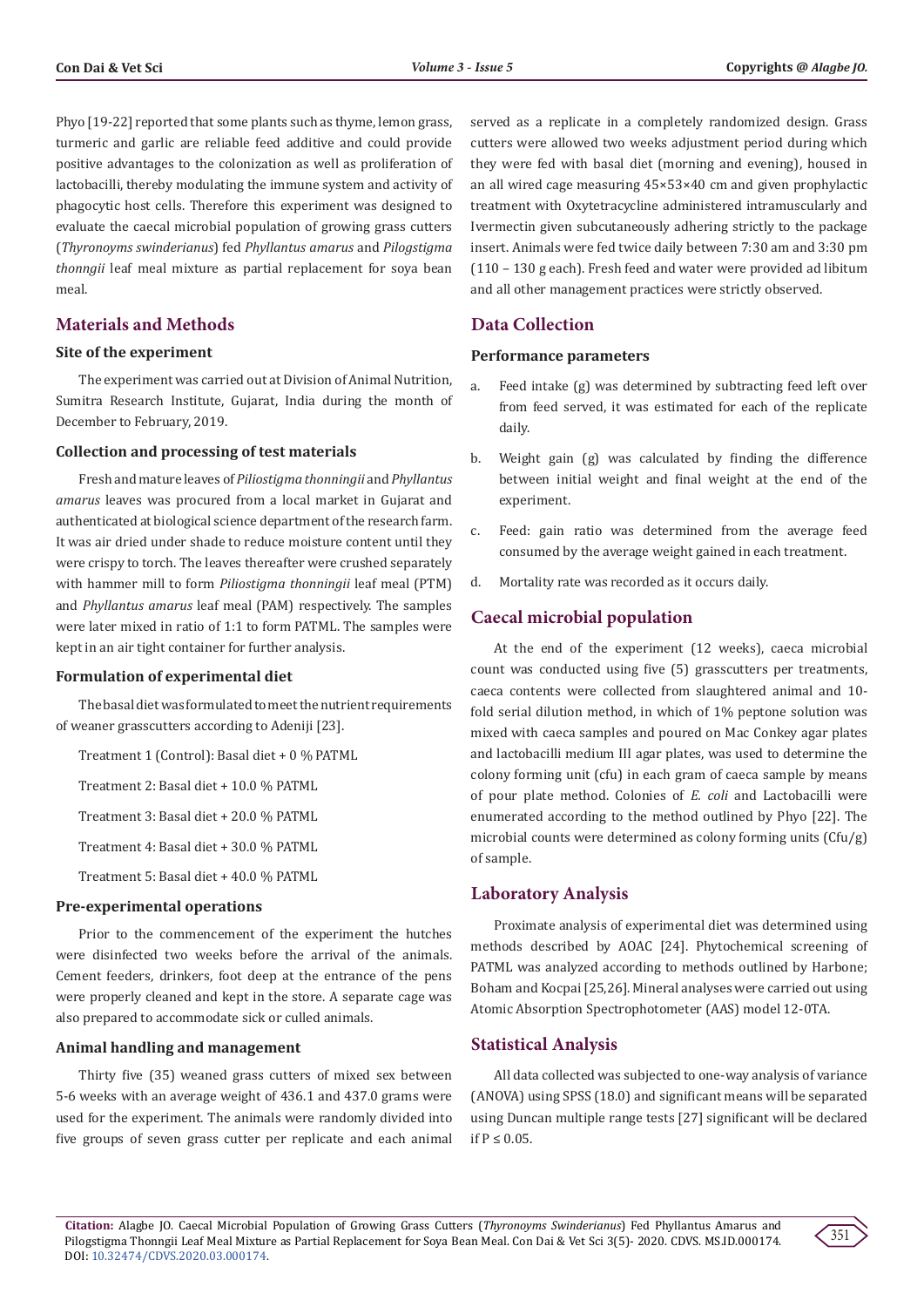# **Results and Discussion**

Table 1 revealed the percentage composition of experimental diet basal. Diet was formulated to meet the nutrient requirements of weaner grasscutters according to Adeniji. Nutrition or feeding is one of the key cardinals of management and nutrients are known to influence the responses of animals to a disease challenge. According to Gary [28], if specific nutrients are at or below the animal's requirement, then a limited amount of nutrients will be available to meet the body's need during a time of challenge. The proximate composition of PATML is presented in Table 2. Dry matter (89.73 %), crude protein (37.21 %), crude fibre (16.22 %), ether extract (1.31 %) and ash (10.22 %). Dupe et al. (2015) reported a lower crude

protein % was recorded in *Albizia odoratissima* leaf (24.43 %) and *Prosopis africana* leaf (16.20 %), similar crude fibre value of 16.20 % was recorded for *Gliricidia sepium* leaf. However, PATLM result was in accordance to the findings of Alagbe. According to Norton differences in the nutritive value of plants could be attributed to differences in species, age, parts of plants, soil type and season. Lower ether extract (1.31%) in PATLM could be as a result of low level of carotene and pigments, nonetheless, the ether extract value (PATLM) was higher than the report of Ogunbosoye and Otukoya. Ash content is a measure of the mineral content in a sample; this is a clear indication that PATLM is loaded with various minerals that are necessary for major metabolic process and physiological process in the body of animals [29].

| Table 1: Chemical composition of experimental diets. |  |  |  |
|------------------------------------------------------|--|--|--|
|------------------------------------------------------|--|--|--|

| Ingredients      | <b>T1</b> | T <sub>2</sub> | T <sub>3</sub> | <b>T4</b> | T <sub>5</sub> |
|------------------|-----------|----------------|----------------|-----------|----------------|
| Maize            | 40.00     | 40.00          | 40.00          | 40.00     | 40.00          |
| Wheat offal      | 25.00     | 25.00          | 25.00          | 25.00     | 25.00          |
| <b>PKC</b>       | 11.10     | 11.10          | 11.10          | 11.10     | 11.10          |
| Soya meal        | 20.00     | 18.00          | 16.00          | 14.00     | 12.00          |
| PATML            | 0.00      | 2.00           | 4.00           | 6.00      | 8.00           |
| Bone meal        | 2.00      | 2.00           | 2.00           | 2.00      | 2.00           |
| Limestone        | 1.00      | 1.00           | 1.00           | 1.00      | 1.00           |
| Lysine           | 0.20      | 0.20           | 0.20           | 0.20      | 0.20           |
| Methionine       | 0.20      | 0.20           | 0.20           | 0.20      | 0.20           |
| Premix           | 0.25      | 0.25           | 0.25           | 0.25      | 0.25           |
| Salt             | 0.25      | 0.25           | 0.25           | 0.25      | 0.25           |
| Total            | 100.00    | 100.00         | 100.00         | 100.00    | 100.00         |
| Cal analysis (%) |           |                |                |           |                |
| Dry matter       | 86.87     | 87.10          | 88.61          | 88.92     | 88.95          |
| Crude protein    | 19.02     | 18.51          | 18.38          | 18.24     | 18.10          |
| Crude fibre      | 7.62      | 7.78           | 7.94           | 8.10      | 8.26           |
| Ether extract    | 3.89      | 3.78           | 3.67           | 3.56      | 3.46           |
| Calcium          | 0.99      | 1.09           | 1.19           | 1.29      | 1.39           |
| Phosphorus       | 0.41      | 0.47           | 0.47           | 0.58      | 0.63           |
| Energy (Kcal/kg) | 2754.0    | 2750.2         | 2755.0         | 2759.0    | 2761.0         |

\*Premix supplied per kg diet :- Vit A, 10,000 I.U; Vit E, 5mg; Vit D3, 3000I.U, Vit K, 3mg; Vit B2, 5.5mg; Niacin, 25mg ; Vit B12, 16mg ; Choline chloride, 120mg ; Mn, 5.2mg ; Zn, 25mg ; Cu, 2.6g ; Folic acid, 2mg ; Fe, 5g ; Pantothenic acid, 10mg ; Biotin, 30.5g ; Antioxidant, 56mg

**Table 2:** Proximate composition of PATML.

| Parameters (%) | *PATML |  |  |
|----------------|--------|--|--|
| Dry matter     | 89.73  |  |  |
| Crude protein  | 37.21  |  |  |
| Crude fibre    | 16.22  |  |  |
| Ether extract  | 1.31   |  |  |
| Ash            | 10.22  |  |  |
| Energy         | 2510.5 |  |  |

\*Alagbe, J.O (2020)

**Citation:** Alagbe JO. Caecal Microbial Population of Growing Grass Cutters (*Thyronoyms Swinderianus*) Fed Phyllantus Amarus and Pilogstigma Thonngii Leaf Meal Mixture as Partial Replacement for Soya Bean Meal. Con Dai & Vet Sci 3(5)- 2020. CDVS. MS.ID.000174. DOI: [10.32474/CDVS.2020.03.000174](http://dx.doi.org/10.32474/CDVS.2020.03.000174).

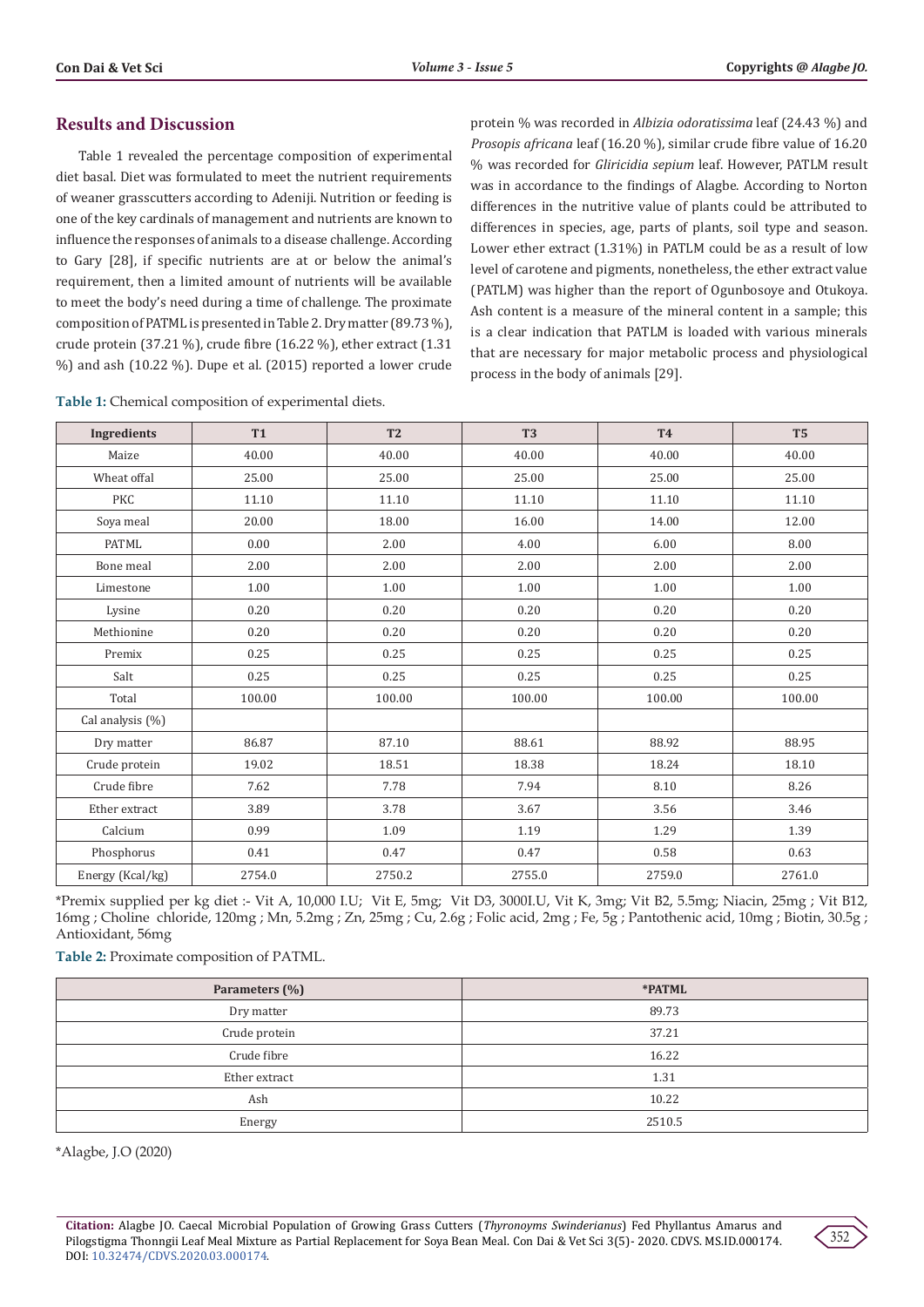Phytochemical analysis of PATML is presented in Table 3. The phytochemical constituents contained flavonoids (29.67 %), phenol (15.08 %), alkaloids (3.05 %), tannins (3.38 %), saponins (4.88 %), glycosides (1.33 %) and steroids (1.02 %). Flavonoid had the highest concentration while steroid had the least value. Phytochemicals are bioactive chemicals or secondary metabolites that confers plants the ability to perform multiple biological function. A lower phytochemical composition was reported in Spondias mombin leaf with saponin (4.80 %), alkaloid (2.40 %), flavonoids (2.80 %), tannin (1.47 %), oxalate (0.72 %), phytate (1.73 %) and glycosides (0.01 %). According to Windisch, bioactive chemicals in final product of plants could vary as a result of harvesting methods, plant parts used, age of plants and extraction methods. Flavonoids are known to possess both anti-inflammatory [30], antifungal [31] and antioxidant properties. Saponin have be shown to possess antimicrobial and also used for the treatment of hyperglycaemia [32]. Phenols have been suggested to possess antibacterial and antioxidant activity [33]. Alkaloid in plants function as analgesics [34] and antibacterial [35]. The main bioactive compounds of the phytochemicals are polyphenols, and their composition and concentration vary according to the plant, parts of the plant, geographical origin, harvesting season, environmental factors, storage conditions, and processing techniques [36].

**Table 3:** Phytochemical analysis of PATML.

| <b>Parameters</b> | <b>PATML</b> | *Permissible range (%) |  |  |
|-------------------|--------------|------------------------|--|--|
| <b>Flavonoids</b> | 29.67        | 36.11                  |  |  |
| Phenol            | 15.08        | 20.01                  |  |  |
| Alkaloids         | 3.05         | 3.50                   |  |  |
| <b>Tannins</b>    | 3.38         | 11.50                  |  |  |
| Saponin           | 4.88         | 7.02                   |  |  |
| Glycosides        | 1.33         | -                      |  |  |
| Steroids          | 1.02         | 1.30                   |  |  |

\*Alagbe, J.O (2019); Alagbe (2020)

The effect of treatments on the count of microbial population in caeca of grasscutter is presented in Table 4. *E. coli count* ranged between 31.22 and 56.22 (cfu/g) and Lactobacilli count 17.22 and 35.56 (cfu/g). Except for Lactobacillus, which higher (*P*<0.05) in the PATLM treatments, Similarly, PATLM reduced (*P*<0.05) counts in the caecum when compared to the control treatment. The result obtained is in accordance with the reports of Phyo; Hassan. The gut is the primary site for digestion, fermentation, nutrient metabolism, nutrient absorption, immune regulation and development of immune tolerance. Gut microbiota may affect weight gain through regulating nutrient extraction, and modulating the immune system and metabolic signaling pathways [37].

**Table 4:** Effect of PATML on the caecal microbial population of grasscutters.

| Parameters $(Cfu/g)$ | TTA                | T <sub>0</sub><br>$\sqrt{2}$ | TTQ<br>1 J         | T <sub>4</sub>     | <b>COLOR</b><br>$\cdot$ | <b>SEM</b>              |
|----------------------|--------------------|------------------------------|--------------------|--------------------|-------------------------|-------------------------|
| E.coli               | 56.22 <sup>a</sup> | 41.19 <sup>b</sup>           | 38.56c             | 34.40c             | 31.22c                  | 247<br>3.4 <sub>1</sub> |
| Lactobacilli         | 17.22c             | 21.44 <sup>b</sup>           | 28.70 <sup>b</sup> | 29.10 <sup>b</sup> | 35.56 <sup>a</sup>      | 1.25                    |

### SEM: Standard Error of Mean

According to Filipe, *E.coli* and other pathogenic organism are undesirable flora and are capable of causing dysbiosis especially during prolong water deprivation, stress and feed starvation leading to reduction in absorption of nutrients and eventually death in advanced cases. PATLM inclusion in the diet has also shown its ability to repopulates beneficial bacteria (lactobacilli), which curbs the action of pathogens, thus acting as a probiotic. The presence of various bioactive chemicals (phytochemicals) in PATLM allows it to perform multiple biological activities [38]. Similar observations were made by Ankri and Mirelman [39]; Lambert who reported that phytochemicals could kill pathogenic bacteria by competitive exclusion process and also due high percentage of phenolic compounds, which possess strong antibacterial properties. Phytochemicals have the ability to prevent the development of virulence structures in bacteria, such as flagella, which critical for bacterial adhesion to the gut of animals [40,41].

## **Conclusion**

This present result suggests that PATLM is a natural growth promoter that has the ability to stabilize the GIT, increases the number of beneficial bacteria producing lactic acid and favoring eubiosis. Inclusion of PATLM repopulates lactobacilli, controls pathogenic bacteria especially during period of stress. Therefore, the partial replacement of soya bean meal with PATLM at 40 % promotes better livestock performance and does not have any deleterious effect on the health of the grass cutters.

### **Funding**

This research received no external funding.

# **Conflicts of Interest**

The authors declare no conflict of interest.

### **References**

- 1. [Peter S, Bern S \(2013\) The challenge of cost effective poultry and animal](http://www.lohmann-information.com/content/l_i_48_artikel5.pdf) [nutrition. Optimizing existing and apply novel concepts. Lohmann Inf](http://www.lohmann-information.com/content/l_i_48_artikel5.pdf) [48: 38-46.](http://www.lohmann-information.com/content/l_i_48_artikel5.pdf)
- 2. Chisoro P (2015) Potential use of baobab seeds in poultry diets. Animal Feed Manufacturers Association Magazine 24(2): 52-53.
- 3. Alagbe JO (2017) Studies on growth performance, nutrient utilization and hematological characteristics of broiler chickens fed different levels of Azolla - Moringa olifera mixture. Greener Journal of Agricultural Sciences 7(6): 145-156.

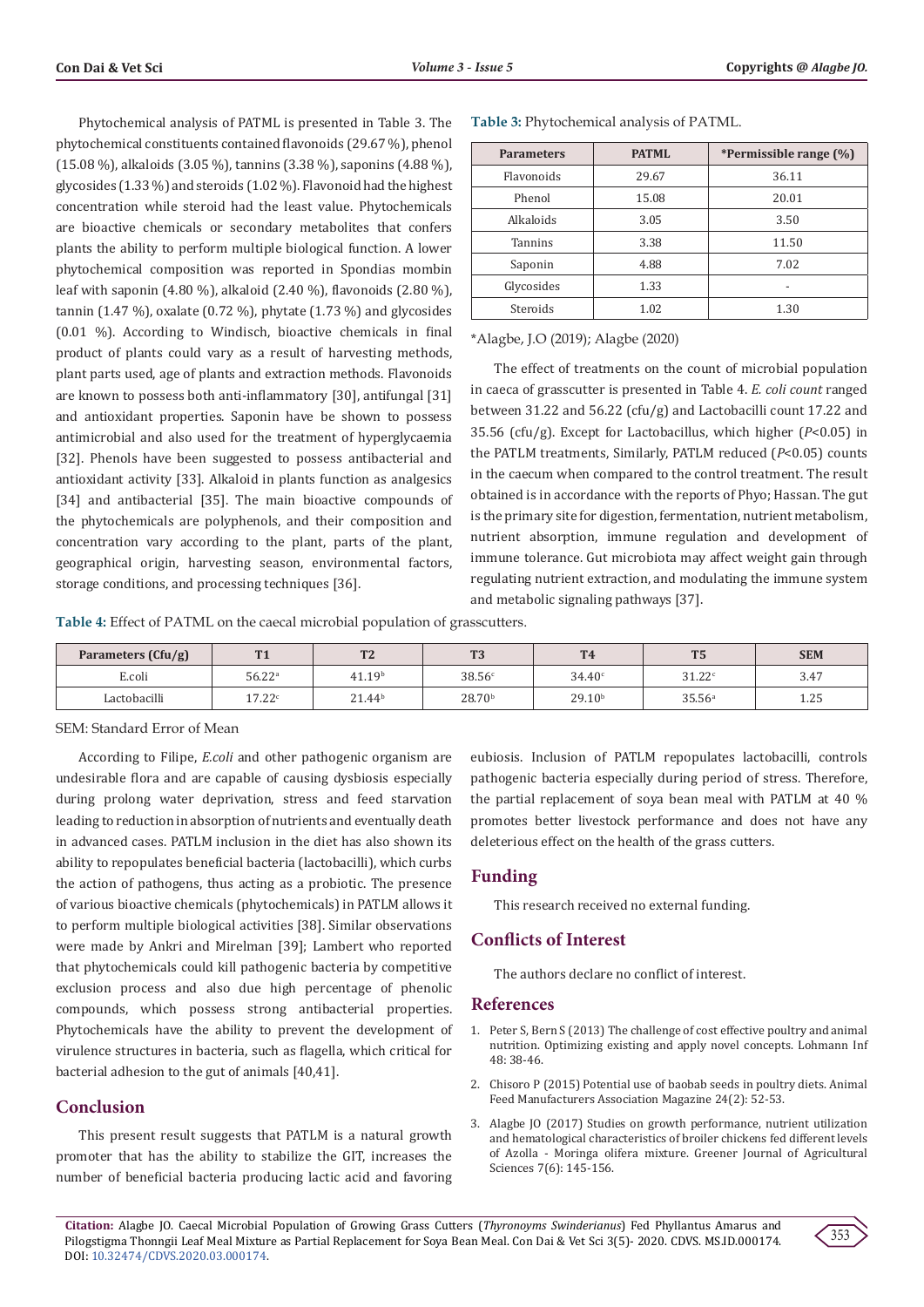- 4. Ighodaro I, Agunbiade SO, Omole JO, Kuti OA (2012) Evaluation of the chemical, nutritional, antimicrobial and antioxidant vitamin profiles of Piliostigma thonningii leaves. Research Journal of Medicinal Plant 6(7): 537-543.
- 5. [Fakae BB, Cambell AM, Barrett J, Scott IM, Teesdale-Spittle PH, et al.](https://pubmed.ncbi.nlm.nih.gov/11114001/)  [\(2000\) Inhibition of gluthathione transferase from parasitic nematodes](https://pubmed.ncbi.nlm.nih.gov/11114001/)  [by extracts from traditional medicinal plants. Phytother Res 14\(1\): 630-](https://pubmed.ncbi.nlm.nih.gov/11114001/) [634.](https://pubmed.ncbi.nlm.nih.gov/11114001/)
- 6. Sofowora A (1993) Medicinal plants and traditional medicine. Spectrum Books Ltd, Ibadan, Nigeria, pp. 224-227.
- 7. [Lina Sernaite \(2017\) Plant extracts: antimicrobial and antifungal](https://www.cabdirect.org/cabdirect/abstract/20193282968)  [activity and appliance in plant protection \(Review\). Lithuanian Journal](https://www.cabdirect.org/cabdirect/abstract/20193282968)  [of Agriculture and Forestry 3\(4\): 58-66.](https://www.cabdirect.org/cabdirect/abstract/20193282968)
- 8. [Dabofunjo OP, Adebayo AH, Aliyu R, Garba IH \(2012\) The effects of](https://pubmed.ncbi.nlm.nih.gov/22991674/)  [methanolic extract of Philiostigma thonningii leaf on lipid profile of rats.](https://pubmed.ncbi.nlm.nih.gov/22991674/)  [International Journal of Pharmacology 2\(10\): 501-508.](https://pubmed.ncbi.nlm.nih.gov/22991674/)
- 9. [Nakayama NG, Lindsey ML, Michael LH \(1993\) Inhibition of the](https://pubmed.ncbi.nlm.nih.gov/8215301/)  [infectivity of influenza virus by tea polyphenoids. Antiviral Research 21:](https://pubmed.ncbi.nlm.nih.gov/8215301/)  [289-299.](https://pubmed.ncbi.nlm.nih.gov/8215301/)
- 10. Oyagade JO, Awotoye OO, Adewumi TJ, Thorpe HT (1999) Antibacterial activity of some Nigerian medicinal plants screening. Journal of Biomedical Research 11(3): 193-197.
- 11. [Igoli JO, Ogaji OG, Tor-Anyin TA, Igoli NP \(2005\) Traditional medicine](https://journals.athmsi.org/index.php/ajtcam/article/view/47)  [practice amongst the Igede people of Nigeria part II. African Journal of](https://journals.athmsi.org/index.php/ajtcam/article/view/47)  [Traditional Complementary 2: 134-152.](https://journals.athmsi.org/index.php/ajtcam/article/view/47)
- 12. [Adeolu AA, Sunday OO \(2013\) Anti-inflammatory and analgesics](https://www.journalbji.com/index.php/BJI/article/view/1314)  [activities of soft drink extract of](https://www.journalbji.com/index.php/BJI/article/view/1314) *Phyllantus amarus* in some laboratory [animals. British Biotechnology Journal 3: 191-204.](https://www.journalbji.com/index.php/BJI/article/view/1314)
- 13. Frankič [T, Volje M, Salobir I, Rezar V \(2009\) Use of herbs and spices and](https://www.cabdirect.org/cabdirect/abstract/20103004378)  [their extracts in animal nutrition. Acta Agric Slov 94: 95-102.](https://www.cabdirect.org/cabdirect/abstract/20103004378)
- 14. Khartoon S, Rai V, Rawat A (2004) Comparative pharmacognostic studies of 3 *Phyllantus spp*. Journal of Ethnopharmacology 104: 79-86.
- 15. Gülçin Ì, Şat İG, Beydemir Ş[, Elmastaş M, K](https://www.sciencedirect.com/science/article/abs/pii/S0308814603006393)üfrevioǧlu Öİ (2004) [Comparison of antioxidant activity of clove \(Eugenia caryophylata Thunb\)](https://www.sciencedirect.com/science/article/abs/pii/S0308814603006393)  [buds and lavender \(Lavandula stoechas L.\). Food Chem 87: 393-400.](https://www.sciencedirect.com/science/article/abs/pii/S0308814603006393)
- 16. Wang R, Li D, Bourne S (1998) Can 2000 years of herbal medicine history help us solve problems in the year 2000? Proceedings of Alltech's 14th Annual Symposium (AAS'98). Kentucky, USA, pp. 273-291.
- 17. Yakhkeshi S, Rahimi S, Gharid NK (2011) The effects of comparison of herbal extracts, antibiotic, probiotic and organic acid on serum lipids, immune response, GIT microbial population, intestinal morphology and performance of broilers. Journal of Medicinal Plants 10(37): 80-95.
- 18. Lee SH, Lillehoj HS, Jang SI, Kim DK, Ionescu C, et al. (2010) Effect of dietary curcuma, capsicum, and lentinus on enhancing local immunity against Eimeria acervulina infection. Journal of Poultry Science 47: 89- 95.
- 19. Alagbe JO, Olanrewaju A, Adewemimo A, Tanimomo BK (2019) Carcass, caeca microbial population and immune parameters of broilers given different levels of mixed lemon grass and garlic extract. Academic Journal of Life Sciences 5(11): 107-111.
- 20. Alagbe JO, Sharma DO, Xing Liu (2019) Effect of Aqueous Piliostigma thonningii leaf extracts on the haematological and serum biochemical indices of broiler chicken. Noble Journal of Agriculture and Food Technology 1(2): 62-69.
- 21. Hassan HMA, Amani WY, Eman FE, Nafisa AE, Eman RH, et al. (2014) Performance, caecum bacteria count and ileum histology of broilers fed different direct fed microbials. Asian Journal of Poultry Science 8(4): 106-114.
- 22. Phyo HHK, Kyaw SW, Khin KL, Kyaw KM, Khin HS (2017) Effect of dietary garlic and thyme seed supplementation on the production performance,

carcass yield and gut microbial population of broiler chickens. Journal of Scientific Agriculture 1: 269-274.

- 23. [Adeniji AA \(2009\) Protein and energy requirements of weaner](https://www.indianjournals.com/ijor.aspx?target=ijor:anft&volume=9&issue=1&article=010) [grasscutters. Animal Nutrition and Feed Technology 9\(1\): 73-79.](https://www.indianjournals.com/ijor.aspx?target=ijor:anft&volume=9&issue=1&article=010)
- 24. AOAC (2000) Association of Official Analytical Chemists. Official Methods of Analysis. (19th edn), Washington, D.C, USA, p. 69-77.
- 25. Harbone IB (1973) A guide to modern techniques to plant analysis. Chapman and hall, New York, USA.
- 26. Boham BA, Kocipai AC (1974) Flavonoids and condensed tannins from the leaves of *Hawaiian vaccinium vaticulatum* and *V. calycinium*. Journal of Poultry Science 48(2): 458-463.
- 27. Duncan DB (1955) Multiple range and multiple F-test. Biometrics 11(1):1-42.
- 28. Gary D, Richard DM (2002) Interrelationship between nutrition and immunity. The institute of Food and Agricultural Sciences Extension Journal, University of Florida p 2-8.
- 29. [Onwuka GI \(2005\) Food analysis and instrumentation; theory and](http://www.sciepub.com/reference/51343) [practice. African Journal of Biotechnology 7\(1\): 1-5.](http://www.sciepub.com/reference/51343)
- 30. Tsado NA, Lawal B, Santali ES, Mohammed AS, Balarabe MM, et al. (2015) Phytochemical and acute toxicity profile of aqueous and methanolic extracts of Crateva adansonii leaves in Swiss albino rats. Asian Journal of Biochemistry 10(4): 173-179.
- 31. [Galeotti FE, Barlie P, Curir P, Dolci M, Lanzotti V \(2008\) Flavonoids from](https://www.sciencedirect.com/science/article/abs/pii/S1874390007000079) [Dianthus caryophyllus and antifungal activity. Journal of Phytochemical](https://www.sciencedirect.com/science/article/abs/pii/S1874390007000079) [Letter 1: 44-46.](https://www.sciencedirect.com/science/article/abs/pii/S1874390007000079)
- 32. Olaleye MT (2007) Cytotoxicity and antibacterial activity of methanolic extract of Hibiscus sabdariffa. Journal of Medicinal Plant Research 1(1): 009-013.
- 33. Okwu DE, Okwu ME (2004) Chemical composition of Spomdias mombin Linn plant part. Journal of Sustainable Agricultural Development 6(2): 140-147.
- 34. Babajide SO, Oluwalana SA, Ajala MO, Folarin MO (1999) Phytochemical screening of the seeds of Acacia nilotida (Schum and Thonn). The Boprospector 1(2): 27-31.
- 35. [Faizi S, Khan RA, Mughal NR, Malik MS, Sajjadi KE, et al. \(2008\)](https://pubmed.ncbi.nlm.nih.gov/18389472/) [Antimicrobial activity of various parts of Polyalthia longifolia: isolation](https://pubmed.ncbi.nlm.nih.gov/18389472/) [of active principle from the leaves and berries. Phytother Research 22:](https://pubmed.ncbi.nlm.nih.gov/18389472/) [907-912.](https://pubmed.ncbi.nlm.nih.gov/18389472/)
- 36. [Gadde U, Kim WH, Oh ST, illehoj HS \(2017\) Alternatives to antibiotics for](https://www.cambridge.org/core/journals/animal-health-research-reviews/article/alternatives-to-antibiotics-for-maximizing-growth-performance-and-feed-efficiency-in-poultry-a-review/834725E86141F209DDDE7BBA11A98635) [maximizing growth performance and feed efficiency in poultry: a review.](https://www.cambridge.org/core/journals/animal-health-research-reviews/article/alternatives-to-antibiotics-for-maximizing-growth-performance-and-feed-efficiency-in-poultry-a-review/834725E86141F209DDDE7BBA11A98635) [Animal Health Research and Review 18: 26-45.](https://www.cambridge.org/core/journals/animal-health-research-reviews/article/alternatives-to-antibiotics-for-maximizing-growth-performance-and-feed-efficiency-in-poultry-a-review/834725E86141F209DDDE7BBA11A98635)
- 37. [Krishnan S, Alden N, Lee K \(2015\) Pathways and functions of gut micro](https://pubmed.ncbi.nlm.nih.gov/26340103/)[biota metabolism impacting host physiology. Curr Opin Biotechnol 36:](https://pubmed.ncbi.nlm.nih.gov/26340103/) [137-145.](https://pubmed.ncbi.nlm.nih.gov/26340103/)
- 38. Liu Y, Song M, Che TM, Bravo D, Pettigrew JE (2012) Anti-inflamma-tory [effects of several plant extracts on porcine alveolar macrophages in](https://pubmed.ncbi.nlm.nih.gov/22328722/) [vitro. Journal of Animal Science 90: 2774-2783.](https://pubmed.ncbi.nlm.nih.gov/22328722/)
- 39. [Ankri S, Mirelman D \(1999\) Antimicrobial properties of allicin from](https://www.sciencedirect.com/science/article/abs/pii/S1286457999800033) [garlic. Microbes Infect 1: 125-129.](https://www.sciencedirect.com/science/article/abs/pii/S1286457999800033)
- 40. [Burt SA, vander Zee R, Koets AP, de Graaff AM, van Knapen F, et al.](https://europepmc.org/article/pmc/pmc1932834) [\(2007\) Carvacrol induces heat shock protein 60 and inhibits synthesis](https://europepmc.org/article/pmc/pmc1932834) [of flagellin in Escherichia coli O157: H7. Appl Environ Microbiol 73:](https://europepmc.org/article/pmc/pmc1932834) [4484-4490.](https://europepmc.org/article/pmc/pmc1932834)
- 41. [Carson CF, Mee BJ, Riley TV \(2002\) Mechanism of action of Melaleuca](https://pubmed.ncbi.nlm.nih.gov/12019108/) [alternifolia \(tea tree\) oil on](https://pubmed.ncbi.nlm.nih.gov/12019108/) *Staphylococcus aureus* determined by [time-kill, lysis, leakage, and salt tolerance assays and electron micros](https://pubmed.ncbi.nlm.nih.gov/12019108/)[copy. Antimicrob Agents Chemother 46: 1914-1920.](https://pubmed.ncbi.nlm.nih.gov/12019108/)